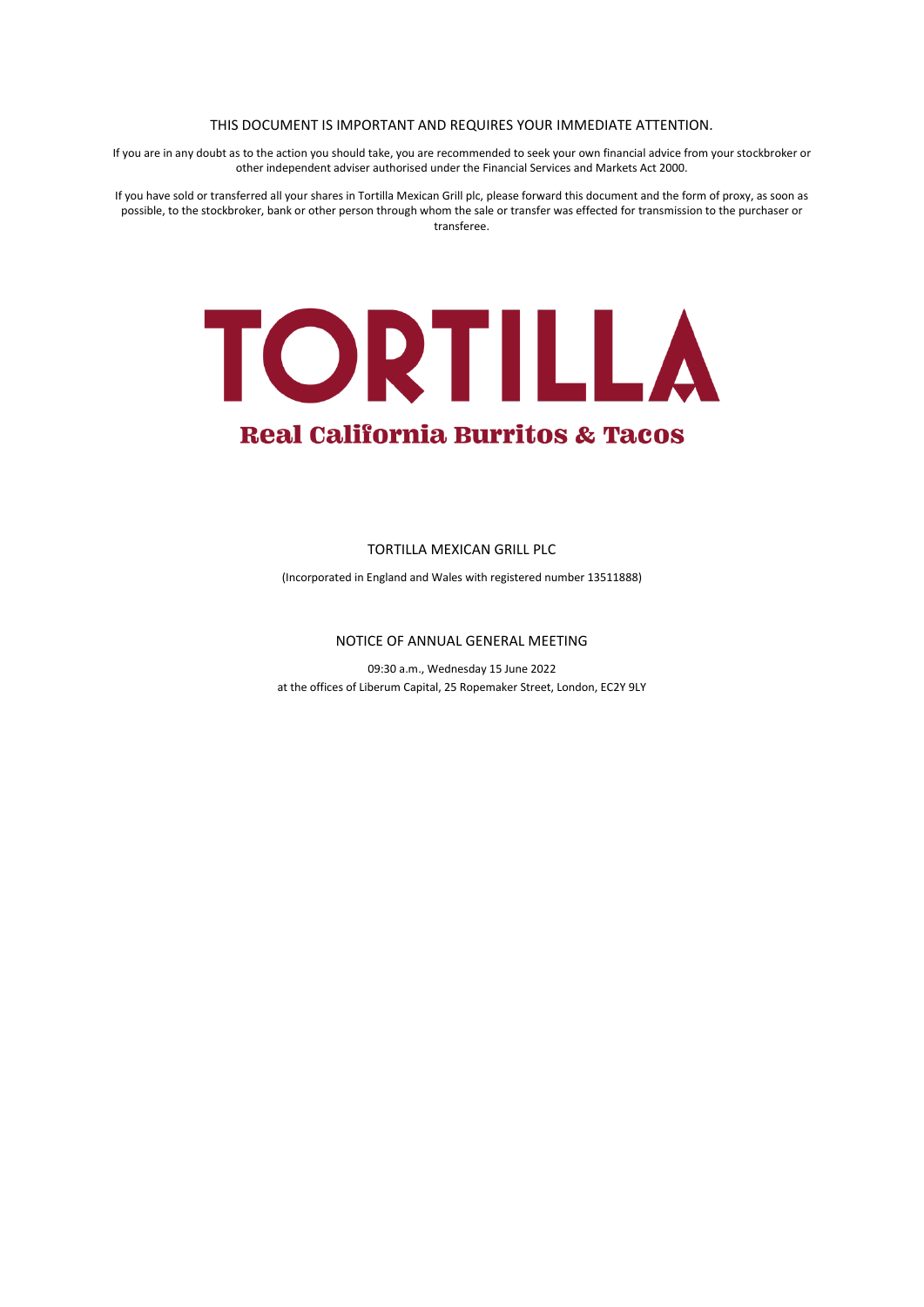## Tortilla Mexican Grill plc

(Incorporated in England and Wales with registered number 13511888) (the "Company")

## **Registered Office:**

1st Floor Evelyn House 142 New Cavendish Street London W1V 6YF

#### **Directors:**

Emma Woods (Non-Executive Chair) Richard Morris (Chief Executive Officer) Andy Naylor (Chief Financial Officer) Brandon Stephens (Founder Non-Executive Director) Loeïz Lagadec (Non-Executive Director) Laurence Keen (Non-Executive Director)

11 April 2022

Dear Shareholder

## Notice of Annual General Meeting

Notice is hereby given that the 2022 Annual General Meeting ("AGM") of Tortilla Mexican Grill plc (the Company) will be held at the offices of Liberum Capital, 25 Ropemaker Street, London, EC2Y 9LY on Wednesday, 15 June 2022 at 09:30 a.m. The Notice of the AGM is contained on pages 2 to 4 and gives details of the business to be considered at the AGM. The purpose of this letter is to explain that business to you and to provide you with further information regarding the arrangements for the AGM.

Shareholders are welcome to attend in person however the Directors encourage shareholders to submit their votes in advance of the meeting. For those shareholders unable to attend the AGM in person due to Covid or other reasons, but would like to ask the Directors a question on the business of the meeting, please email your question to IR@tortilla.co.uk and a reply will be sent to you after the meeting has closed. We would ask that any shareholder who may have Covid symptoms not to attend the meeting in person for everyone's health and safety.

#### **Resolutions**

The Notice, and in particular the explanatory notes appended to the Notice, contain a detailed explanation of each of the resolutions being proposed at the meeting. As this is the first AGM of the Company, all of the Directors will be standing for election.

#### **Recommendation**

The Directors consider that the passing of the Resolutions outlined in the Notice is in the best interests of the Company and for the benefit of its shareholders as a whole. Accordingly, the Directors unanimously recommend that the shareholders vote in favour of such resolutions, as they intend to do so in respect of the 4,737,324 shares held by the Directors (and persons connected with the Directors) representing 12.3% of the issued share capital of the Company.

Yours sincerely

Smug woods

Emma Woods Chair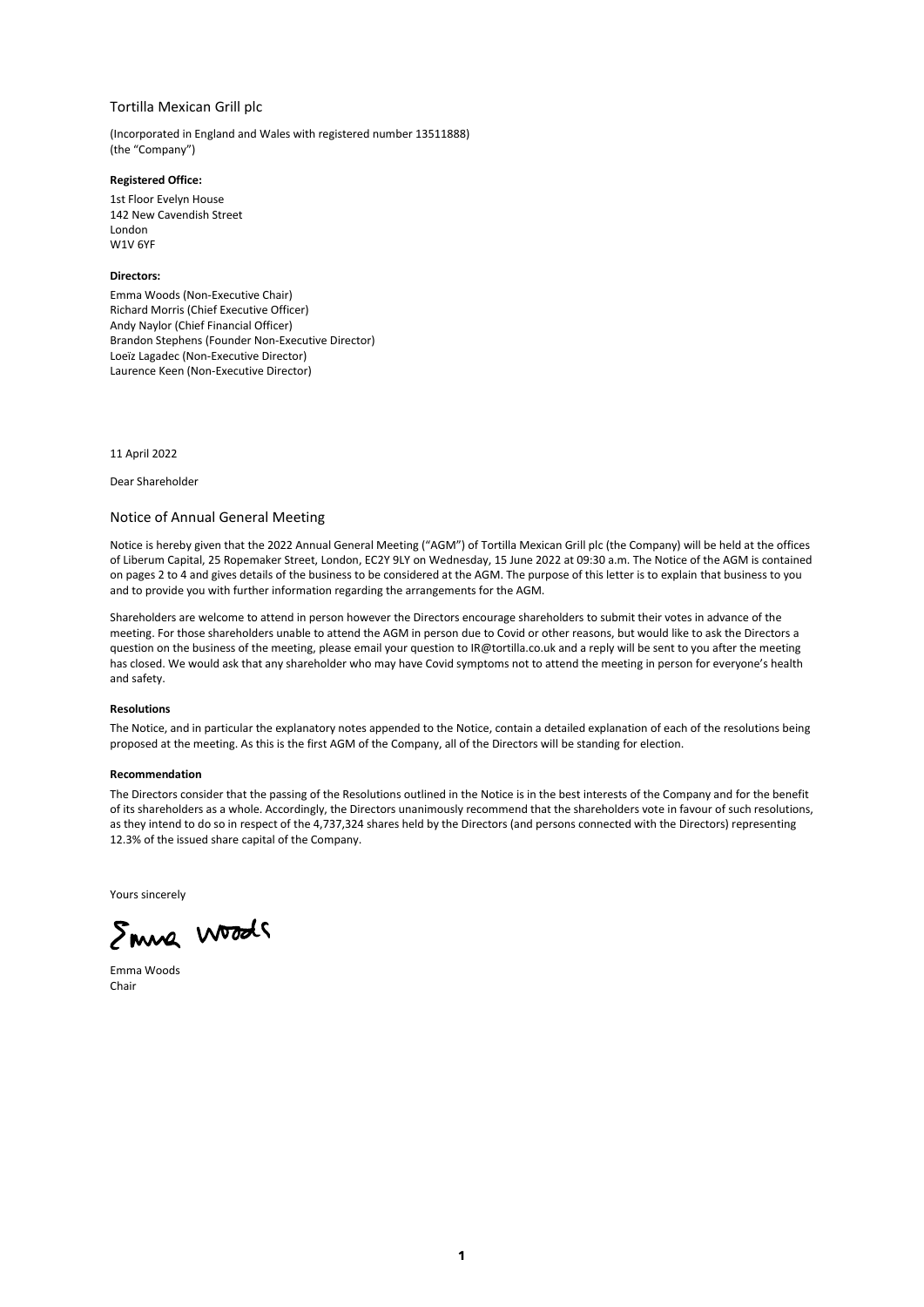## NOTICE OF ANNUAL GENERAL MEETING

NOTICE IS HEREBY GIVEN that the 2022 Annual General Meeting of the Company will be held at the offices of Liberum Capital, 25 Ropemaker Street, London, EC2Y 9LY on Wednesday, 15 June 2022 at 09:30 a.m.

## Ordinary business

Each of the resolutions 1 to 11 are to be passed as ordinary resolutions

To consider and, if thought appropriate, pass the following resolutions:

- 1. That the audited annual accounts of the Company for the 52 weeks ended 2 January 2022, together with the Directors' Report and the Auditor's Report on those accounts, be received and approved.
- 2. That the Directors' Remuneration Report, excluding the remuneration policy, on pages 36 to 42 be received and approved.
- 3. That Emma Woods, being eligible, be appointed as a director of the Company.
- 4. That Richard Morris, being eligible, be appointed as a director of the Company.
- 5. That Andy Naylor, being eligible, be appointed as a director of the Company.
- 6. That Brandon Stephens, being eligible be appointed as a director of the Company.
- 7. That Loeïz Lagadec, being eligible, be appointed as a director of the Company.
- 8. That Laurence Keen, being eligible, be appointed as a director of the Company.
- 9. That Blick Rothenberg Audit LLP be appointed as auditor of the Company.
- 10. That the Audit Committee be and is hereby authorised to fix the remuneration of the auditor.

### Special business

To consider and, if thought appropriate, pass the following resolutions:

#### **As an ordinary resolution:**

- 11. That the Directors be and are hereby generally and unconditionally authorised in accordance with Section 551 of the Companies Act 2006 (the Act) to exercise all the powers of the Company to allot shares in the Company and to grant rights to subscribe for, or to convert any security into, shares in the Company:
	- a. up to an aggregate nominal amount of £128,867 and
	- b. up to a further aggregate nominal value of £128,867 provided that (a) they are equity securities (as defined in Section 560 (1) of the Act) and (b) they are offered by way of a rights issue or other pre-emptive offering to holders of ordinary shares on the register of shareholders at such record date as the Directors' may determine where the equity securities respectively attributable to the interests of the ordinary shareholders are proportionate (as nearly as may be practicable) to the respective numbers of ordinary held by them on any such record date and to other holders of equity securities entitled to participate therein (if any), subject to such exclusions or other arrangements as the Directors' may deem necessary or expedient to deal with treasury shares, fractional entitlements or legal or practical problems arising under the laws of any overseas territory or the requirements of any regulatory body or stock exchange or by virtue of shares being represented by depositary receipts or any other matter,

provided that this authority shall expire at the conclusion of the next Annual General Meeting of the Company, or, if earlier, at the close of business on 15 September 2023, save that the Company may before such expiry make an offer or agreement which would or might require shares to be allotted or rights to subscribe for or convert any security into shares to be granted after the authority ends; and all unexercised authorities previously granted to the Directors to allot shares and grant rights be and are hereby revoked.

## **As a special resolution:**

- 12. That, subject to the passing of Resolution 11 above, the Directors are hereby empowered to allot equity securities (as defined in section 560 of the Act) of the Company wholly for cash pursuant to the authority of the directors under section 551 of the Act conferred by Resolution 11 above (in accordance with section 570(1) of the Act), and/ or by way of a sale of treasury shares (in accordance with section 573 of the Act, in each case as if section 561(1) of the Act did not apply to any such allotment, provided that the power conferred by this resolution shall be limited to:
	- the allotment of equity securities in connection with an offer of, or invitation to apply for, equity securities: (i) in favour of holders of Ordinary Shares where the equity securities respectively attributable to the interests of all such holders are proportionate (as nearly as may be practicable) to the respective number of Ordinary Shares held by them; and (ii) to holders of any other equity securities as required by the rights of those securities or as the directors otherwise consider necessary;
	- b. but subject to such exclusions or other arrangements as the Directors may deem necessary or expedient to deal with treasury shares, fractional entitlements, record dates, legal regulatory or practical problems in or under the laws of any overseas territory or by virtue of shares being represented by depository receipts or the requirements of any regulatory body or any stock exchange or any other matter; and
	- c. the allotment (otherwise than pursuant to subparagraph (a) above) of equity securities up to an aggregate nominal value of £38,664, and unless previously revoked, varied or extended, such power shall expire at the conclusion of the Annual General Meeting of the Company to be held in 2023 or, if earlier, on 15 September 2023, except that the Company may before the expiry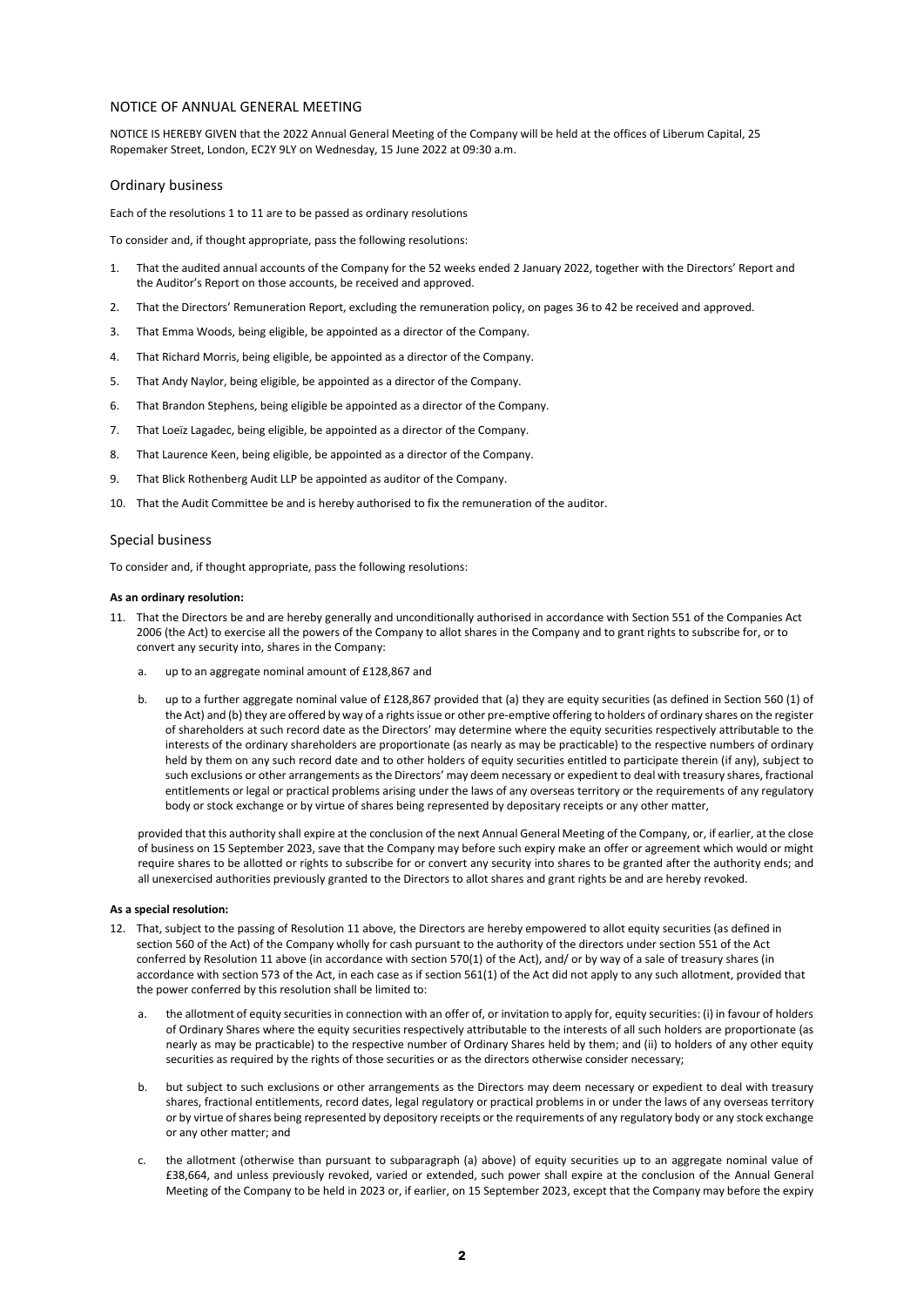of this power make an offer or agreement which would or might require equity securities to be allotted after such expiry and the Directors may allot equity securities in pursuance of such an offer or agreement as if this power had not expired.

#### **As a special resolution**

- 13. That the Company be generally and unconditionally authorised for the purpose of Section 701 of the Act to make market purchases (as defined in Section 693 of the Act) of ordinary shares of £0.01 each in the capital of the Company ('ordinary shares') provided that:
	- a. the maximum number of ordinary shares hereby authorised to be purchased is 3,886,403;
	- b. the minimum price (exclusive of expenses) which may be paid for such ordinary shares is £0.01 per share, being the nominal amount thereof;
	- c. the maximum price (exclusive of expenses) which may be paid for such ordinary shares shall be an amount equal to the higher of: (i) 105% of the average of the closing price for such shares taken from The London Stock Exchange Daily Official List for the five business days immediately preceding the day on which the purchase is made; and (ii) the price of the last independent trade of an ordinary share and the highest current independent bid for an ordinary share as derived from the London Stock Exchange Trading System ("SETS"); and
	- d. the authority hereby conferred shall expire at the end of the 2023 Annual General Meeting or, if earlier, on 15 September 2023, save that the Company may before such expiry make a contract or agreement to make a market purchase of its own ordinary shares which will or may be executed wholly or partly after the expiry of such authority and the Company may purchase such shares as if the authority conferred hereby had not expired

## **BY ORDER OF THE BOARD**

Prism Cosec Limited

Company Secretary

Date 11 April 2022

Registered office: 1st Floor Evelyn House, 142 New Cavendish Street, London, W1V 6YF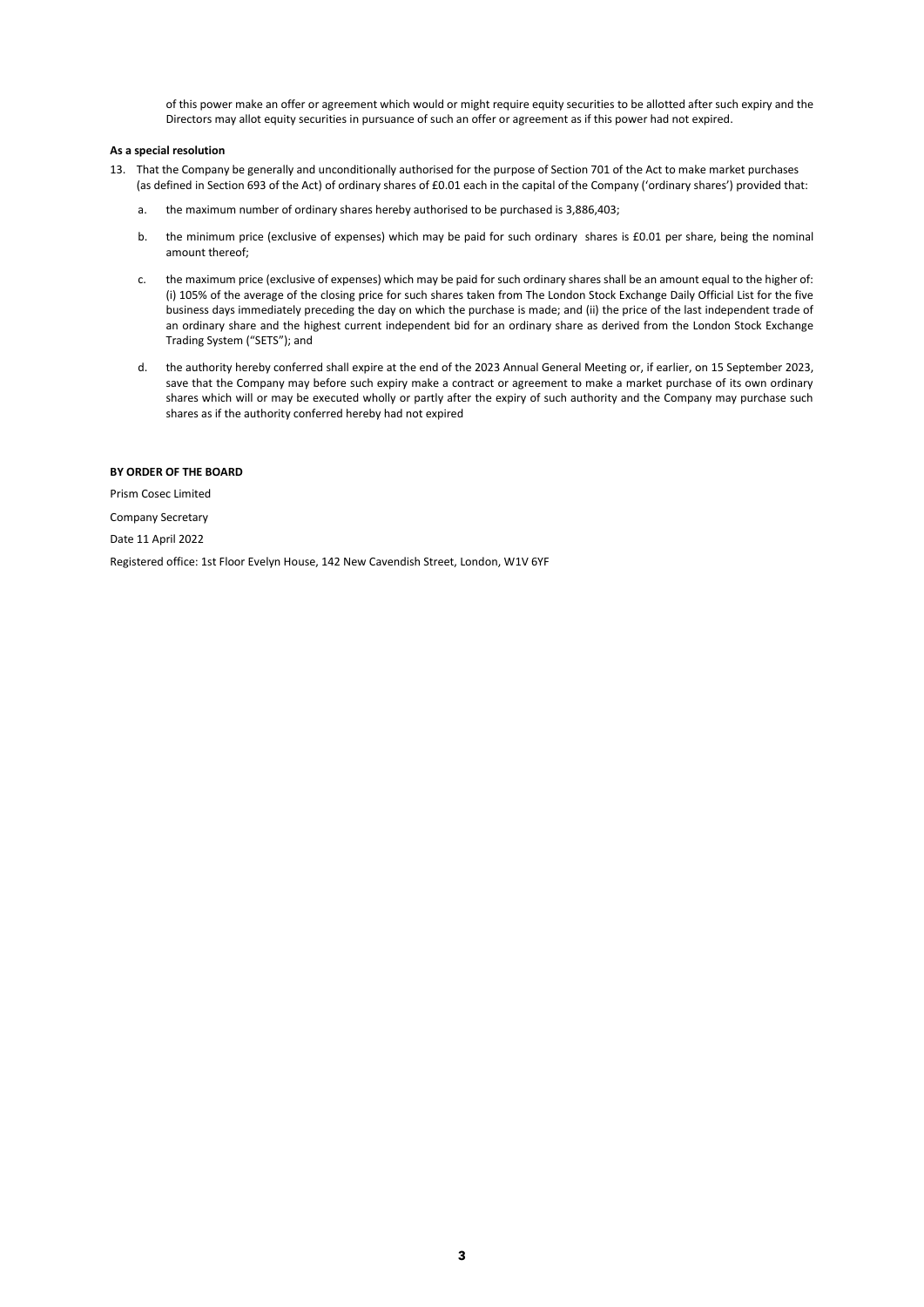## EXPLANATORY NOTES ON THE RESOLUTIONS

Resolutions 1 to 11 (inclusive) are ordinary resolutions; resolutions 12 to 13 are special resolutions. To be passed, ordinary resolutions require more than 50% of votes cast to be in favour of the resolution whilst special resolutions require at least 75% of the votes cast to be in favour of the resolution. Votes withheld do not count towards the total votes cast for or against a resolution.

## Ordinary resolutions

## **To receive the Annual Report and Accounts 2021**

Resolution 1 is a standard resolution. The Companies Act 2006 requires the Directors to lay before the Company in a general meeting copies of the Company's annual accounts, the Directors' report and the auditor's report on those accounts. The Annual Report and Accounts for the 52 weeks ended 2 January 2022 will be available online at www.tortillagroup.co.uk

#### **Remuneration report**

Resolution 2 seeks shareholders' approval for the Directors' Remuneration report which is set out on pages 36 to 42 of the Annual Report and Accounts for the 52 weeks ended 2 January 2022. The vote is advisory only.

#### **Election and re-election of Directors**

As this is the first AGM since the Directors were appointed, all Directors will be standing for election. Resolutions 3 to 8 seek approval for the appointment of those Directors and their biographical information is provided on pages 26 and 27 of the Annual Report and Accounts for the 52 weeks ended 2 January 2022.

The Board has no hesitation in recommending the election of the Directors to shareholders. In making these recommendations, the Board confirms that it has given careful consideration to the Board's balance of skills, knowledge and experience and is satisfied that each of the Directors putting themselves forward for election has sufficient time to discharge their duties effectively, taking into account their other commitments.

#### **Appointment of the auditor**

The auditor of a company must be appointed or re-appointed at each general meeting at which the accounts are laid before shareholders. Resolution 9 seeks approval to appoint Blick Rothenberg Audit LLP as the Company's auditor. The Audit Committee has agreed to commence a competitive audit tender for the 2022 Financial Year and it is possible that a new auditor may be appointed during the year, but after the AGM.

### **Remuneration of the auditor**

Resolution 10 seeks consent for the Audit Committee to determine the remuneration of the auditor.

#### **Directors' authority to allot shares**

Resolution 11 seeks consent for shareholders to grant the Directors authority to allot shares or grant rights to subscribe for or convert securities into shares, up to an aggregate nominal value of £257,734, which is approximately two-thirds of the nominal value of the issued ordinary share capital of the Company as at 7 April 2022, being the latest practicable date prior to the publication of this notice. £128,867 of this authority is reserved for a fully pre-emptive rights issue. This is the maximum permitted amount under best practice corporate governance guidelines. The authority will expire at the next AGM of the Company or if earlier, at close of business on 15 September 2023. The Directors have no current intention of exercising such authority and will exercise this power only when they believe that such exercise is in the best interests of the shareholders.

## Special resolutions

## **Disapplication of pre-emption rights**

This special resolution grants the Directors authority to allot securities of the Company up to a specified amount in connection with rights issues without having to obtain prior approval from the shareholders on each occasion and also to allot a certain number of securities for cash without first being required to offer such shares to existing shareholders. The proposed disapplication of pre-emption rights will mean that the number of Ordinary Shares which may be issued for cash without first being required to offer such shares to existing shareholders will not exceed 3,866,403 Ordinary Shares, being approximately 10 per cent. of the issued ordinary share capital of the Company as at 7 April 2022.

#### **Authority to purchase own shares**

Resolution 13 seeks authority for the Company to make market purchases of its own ordinary shares up to a maximum number of 3,886,403 ordinary shares, representing approximately 10% of the issued ordinary share capital at 7 April 2022. The authority requested would replace a similar authority granted last year and would expire at the end of the 2023 AGM, or if earlier, at close of business on 15 September 2023. In reaching a decision to purchase ordinary shares, the Directors will take account of the Company's cash resources and capital and the general effect of such purchase on the Company's business. The authority would only be exercised by the Directors if they considered it to be in the best interests of the shareholders generally and if the purchase could be expected to result in an increase in earnings per ordinary share.

# NOTES RELATED TO THIS NOTICE

The following notes explain your general rights as a shareholder and your right to vote at this Meeting or to appoint someone else to vote on your behalf.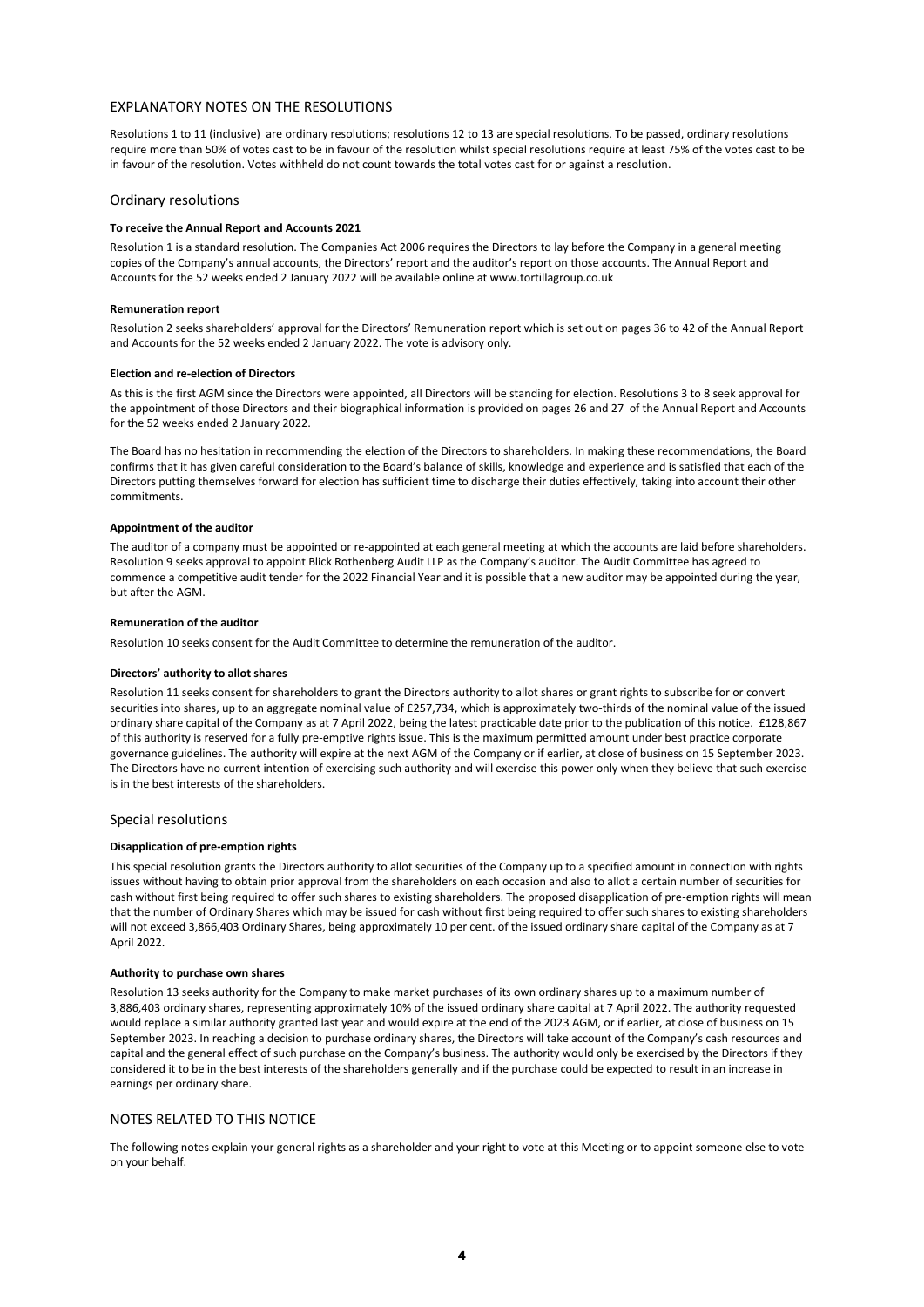#### **Entitlement to Attend and Vote**

1. To be entitled to vote at the Meeting (and for the purpose of the determination by the Company of the number of votes they may cast), shareholders must be registered in the Register of Members of the Company at close of trading on Monday 13 June 2022 or if the meeting is adjourned, 48 hours (excluding any part of a day that is not a working day) prior to the adjourned meeting. In each case, changes to the Register of Members after the relevant deadline shall be disregarded in determining the rights of any person to attend and vote at the Meeting.

#### **Appointment of Proxies**

- 2. Shareholders are entitled to appoint another person as a proxy to exercise all or part of their rights to vote on their behalf at the Meeting. A shareholder may appoint more than one proxy in relation to the Meeting provided that each proxy is appointed to exercise the rights attached to a different ordinary share or ordinary shares held by that shareholder. A proxy need not be a shareholder of the Company.
- 3. In the case of joint holders, where more than one of the joint holders' purports to appoint a proxy, only the appointment submitted by the most senior holder will be accepted. Seniority is determined by the order in which the names of the joint holders appear in the Company's Register of Members in respect of the joint holding (the first named being the most senior).
- 4. A vote withheld is not a vote in law, which means that the vote will not be counted in the calculation of votes for or against the resolution. If no voting indication is given, your proxy will vote or abstain from voting at his or her discretion. Your proxy will vote (or abstain from voting) as he or she thinks fit in relation to any other matter which is put before the Meeting.
- 5. You can vote either:
	- in hard copy form by post, by courier, or by hand to the Company's registrar, Equiniti Limited, Aspect House, Spencer Road, Lancing, West Sussex, BN99 6DA
	- by logging on to www.sharevote.co.uk. Shareholders can use this service to vote or appoint a proxy online. The same voting deadline of 48 hours (excluding non-working days) before the time of the meeting applies. Shareholders will require their Shareholder Reference Number ('SRN') which can be found printed on front of their proxy form. If you need help with voting online, please contact our Registrar, Equiniti Limited on Tel 0371 384 2030. Lines are open between 08:30-17:30 Monday to Friday excluding weekends and public holidays in England Wales;
	- you may request a hard copy form of proxy directly from the registrars, Equiniti Limited on Tel 0371 384 2030.Lines are open between 08:30 – 17:30, Monday to Friday, excluding public holidays in England and Wales;
	- in the case of CREST members, by utilising the CREST electronic proxy appointment service in accordance with the procedures set out below (note 9); and
	- Institutional investors may also be able to appoint a proxy electronically via the Proxymity platform as set out in note 10.

In order for a proxy appointment to be valid a form of proxy must be completed. In each case, the form of proxy must be received by Equiniti Limited at Aspect House, Spencer Road, Lancing, West Sussex BN99 6DA by 09:30 a.m. on Monday 13 June 2022.

- If you return more than one proxy appointment, either by paper or electronic communication, the appointment received last by the Registrar before the latest time for the receipt of proxies will take precedence. You are advised to read the terms and conditions of use carefully. Electronic communication facilities are open to all shareholders and those who use them will not be disadvantaged.
- 7. CREST members who wish to appoint a proxy or proxies through the CREST electronic proxy appointment service may do so for the Meeting (and any adjournment of the Meeting) by using the procedures described in the CREST Manual (available from www.euroclear.com). CREST Personal Members or other CREST sponsored members, and those CREST members who have appointed a service provider(s), should refer to their CREST sponsor or voting service provider(s), who will be able to take the appropriate action on their behalf.
- 8. In order for a proxy appointment or instruction made by means of CREST to be valid, the appropriate CREST message (a 'CREST Proxy Instruction') must be properly authenticated in accordance with Euroclear UK & Ireland Limited's specifications and must contain the information required for such instructions, as described in the CREST Manual. The message must be transmitted so as to be received by the issuer's agent (ID: RA19) by the latest time for receipt of proxy appointments specified above. For this purpose, the time of receipt will be taken to mean the time (as determined by the timestamp applied to the message by the CREST application host) from which the issuer's agent is able to retrieve the message by enquiry to CREST in the manner prescribed by CREST. After this time, any change of instructions to proxies appointed through CREST should be communicated to the appointee through other means.
- 9. CREST members and, where applicable, their CREST sponsors or voting service providers should note that Euroclear UK & Ireland Limited does not make available special procedures in CREST for any particular message. Normal system timings and limitations will, therefore, apply in relation to the input of CREST Proxy Instructions. It is the responsibility of the CREST member concerned to take (or, if the CREST member is a CREST personal member, or sponsored member, or has appointed a voting service provider(s), to procure that his CREST sponsor or voting service provider(s) take(s)) such action as shall be necessary to ensure that a message is transmitted by means of the CREST system by any particular time. In this connection, CREST members and, where applicable, their CREST sponsors or voting system providers are referred, in particular, to those sections of the CREST Manual concerning practical limitations of the CREST system and timings. The Company may treat as invalid a CREST Proxy Instruction in the circumstances set out in Regulation 35(5)(a) of the Uncertificated Securities Regulations 2001.
- 10. If you are an institutional investor you may be able to appoint a proxy electronically via the Proxymity platform. For further information regarding Proxymity, please go to www.proxymity.io. Your proxy must be lodged by 09:30 a.m. on Monday 13 June 2022 in order to be considered as valid. Before you can appoint a proxy via this process you will need to have agreed to Proxymity's associated terms and conditions. It is important that you read these carefully as you will be bound by them and they will govern the electronic appointment of your proxy.
- 11. Any member attending the meeting has the right to ask questions. The Company must cause to be answered any such question relating to the business being dealt with at the meeting but no such answer need be given if (a) to do so would interfere unduly with the preparation for the meeting or involve the disclosure of confidential information, (b) the answer has already been given on a